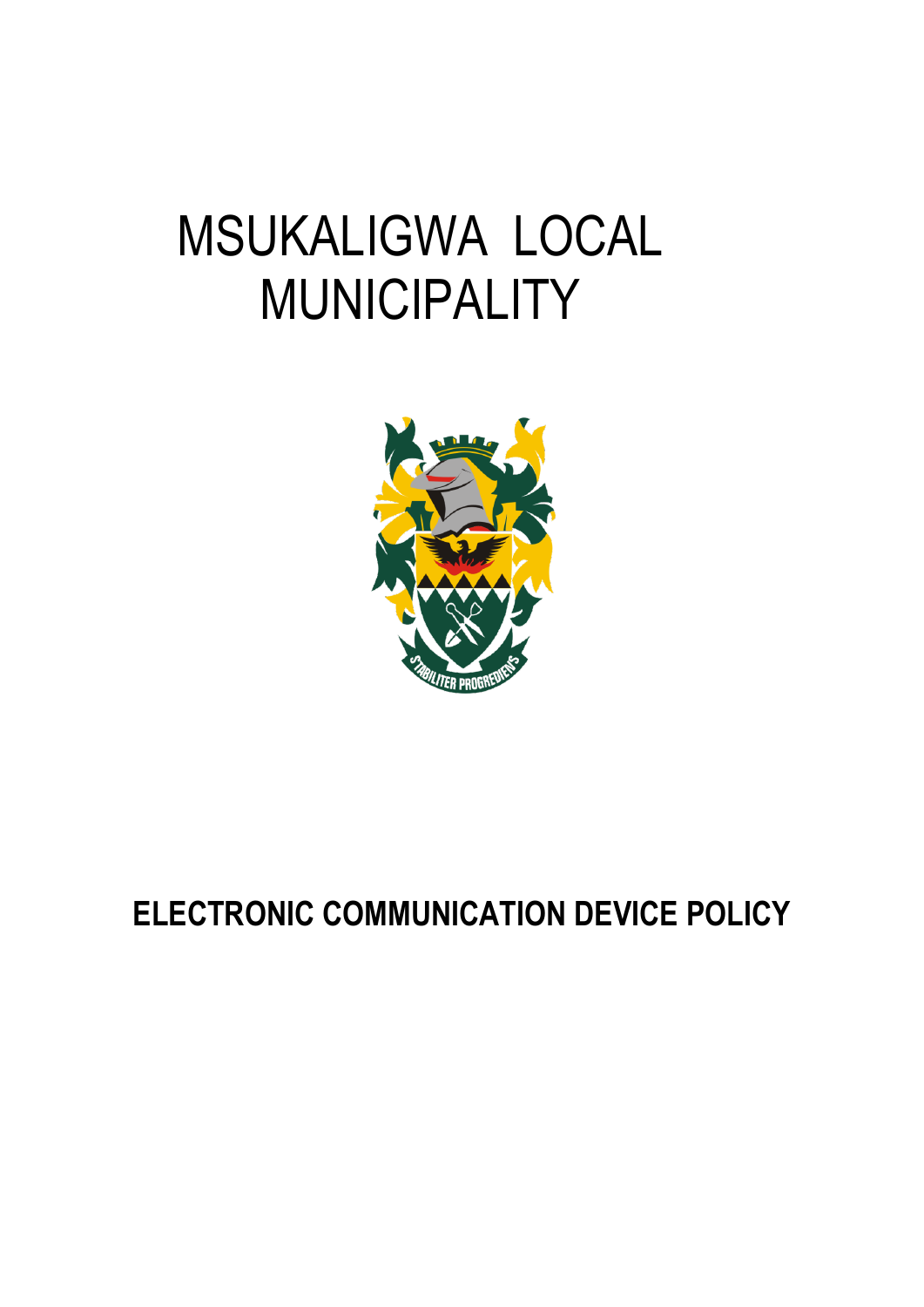

## **MSUKALIGWA LOCAL MUNICIPALITY**

### **CORPORATE SERVICES DEPARTMENT**

| <b>Document Title</b>                   | <b>Electronic Communication Device Policy</b> |  |  |
|-----------------------------------------|-----------------------------------------------|--|--|
| <b>Creation Date</b>                    | 2019                                          |  |  |
| <b>Status</b>                           | <b>Approved Policy</b>                        |  |  |
| <b>Effective Date</b>                   | <b>By Council Resolution</b>                  |  |  |
| <b>Version No</b>                       | No. 1 of 1                                    |  |  |
| Responsible<br>Department               | <b>Corporate Services Department</b>          |  |  |
| Custodian                               | <b>Director Corporate Services</b>            |  |  |
| <b>Revision Date</b>                    |                                               |  |  |
|                                         |                                               |  |  |
|                                         |                                               |  |  |
| Approved by                             | Msukaligwa Local Municipality                 |  |  |
|                                         | 28 March 2019                                 |  |  |
| Date of Approval                        |                                               |  |  |
| Council Resolution No.   LM 341/03/2019 |                                               |  |  |
|                                         |                                               |  |  |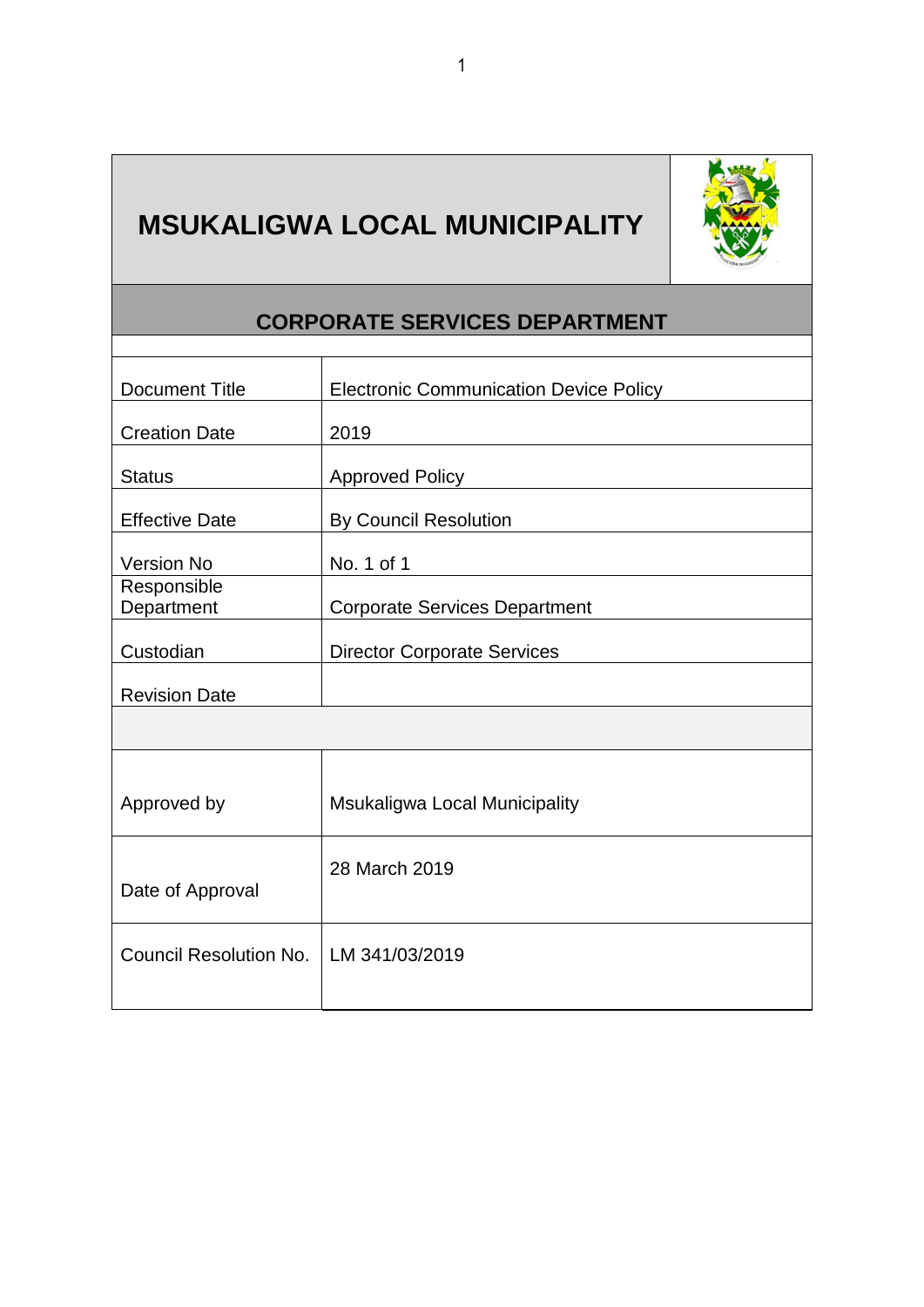### Contents

| 2.  |                                                                           |  |
|-----|---------------------------------------------------------------------------|--|
|     |                                                                           |  |
| 3.  |                                                                           |  |
| 4.  |                                                                           |  |
| 5.  |                                                                           |  |
| 6.  |                                                                           |  |
| 7.  | ACQUISITION AND USE OF MUNICIPALITY'S MOBILE PHONES AND DATA CARDS  5     |  |
| 8.  |                                                                           |  |
| 9.  |                                                                           |  |
| 10. |                                                                           |  |
| 11. | TERMINATION OF EMPLOYMENT, WITHDRAWAL OF FACILITY AND EXPIRY OF CONTRACT7 |  |
| 12. |                                                                           |  |
| 13. |                                                                           |  |
| 14. |                                                                           |  |
| 15. |                                                                           |  |
| 16. |                                                                           |  |
| 17. |                                                                           |  |
| 18. |                                                                           |  |
| 19. |                                                                           |  |
| 20. |                                                                           |  |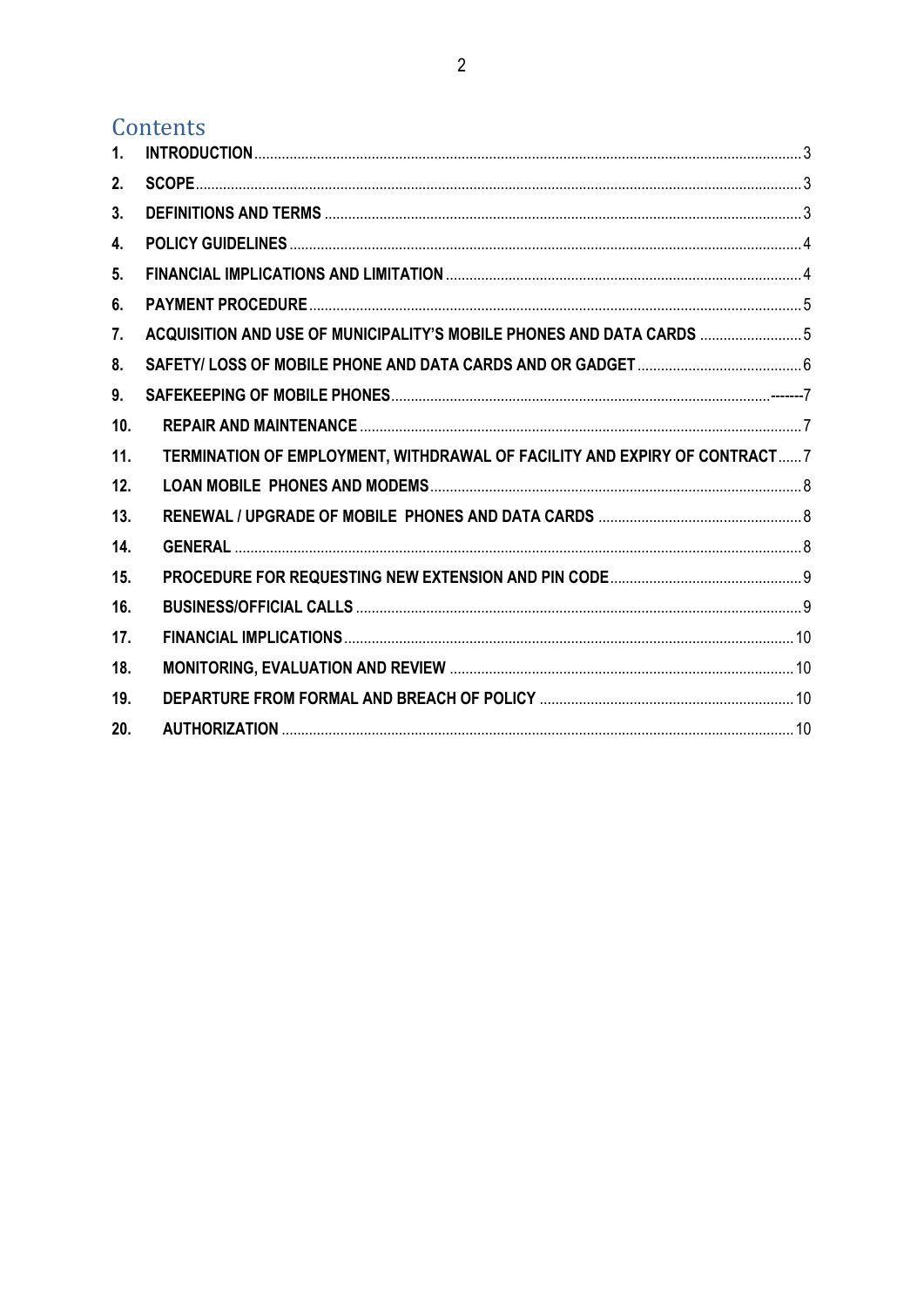#### <span id="page-3-0"></span>**1. INTRODUCTION**

- 1.1 This policy has been developed to provide guidance as to the appropriate circumstances for the purchase of electronic communication devices to ensure that there is uniformity, as far as possible, within the municipality in respect of their usage.
- 1.2 It is important to note that official electronic communication devices are issued to employees as a ''tool of the trade'' for the purpose of enhancing and facilitating the business processes of the municipality. The facility is intended only for those employees who for strategic reasons need to be contactable or contact other officials whilst away from their office and who by their duties, are regularly required to spend prolonged periods of time away from the office.

#### <span id="page-3-1"></span>**2. SCOPE**

2.1 The provisions of this policy shall apply to all officials in Msukaligwa Local Municipality, within the Province of Mpumalanga.

#### <span id="page-3-2"></span>**3. DEFINITIONS AND TERMS**

3.1 For the purpose of this policy, unless the context indicates otherwise, the following definitions are set out for the terms indicated:

| <b>TERMS</b>                                | <b>DEFINITIONS</b>                                    |  |
|---------------------------------------------|-------------------------------------------------------|--|
| <b>Municipality</b>                         | Msukaligwa Local Municipality                         |  |
| Mobile telephone or mobile phone or mobile  | A portable handset phone powered by 2watts,           |  |
| device                                      | operating on the Global System for Mobile             |  |
|                                             | (GSM) communications, hereafter referred to           |  |
|                                             | as a mobile phone.                                    |  |
| <b>CFO</b>                                  | The Chief Financial Officer referred to in            |  |
|                                             | Chapter 2 of the National<br>Treasury<br>Regulations. |  |
| Ancillary equipment                         | Mobile phone accessories, which include               |  |
|                                             | mobile<br>phone batteries, hands<br>free              |  |
|                                             | equipment, mobile phone chargers and                  |  |
|                                             | universal car chargers.                               |  |
| Data Card                                   | A card that is inserted into a computer that          |  |
|                                             | enables logging onto the internet and                 |  |
|                                             | accessing e-mails via the internet.                   |  |
| Service provider                            | The designated service provider appointed by          |  |
|                                             | the Municipality to provide mobile phones and         |  |
|                                             | mobile phone contracts to the municipality.           |  |
| <b>Split Billing</b>                        | A process where a dual responsibility for             |  |
|                                             | payment of an account is assigned i.e.                |  |
|                                             | municipality's responsibility and employee's          |  |
|                                             | responsibility                                        |  |
| SIM card or Subscriber Identity Module Card | A portable memory chip used in the mobile             |  |
|                                             | phone, which holds<br>personal identity               |  |
|                                             | information, mobile phone numbers and data.           |  |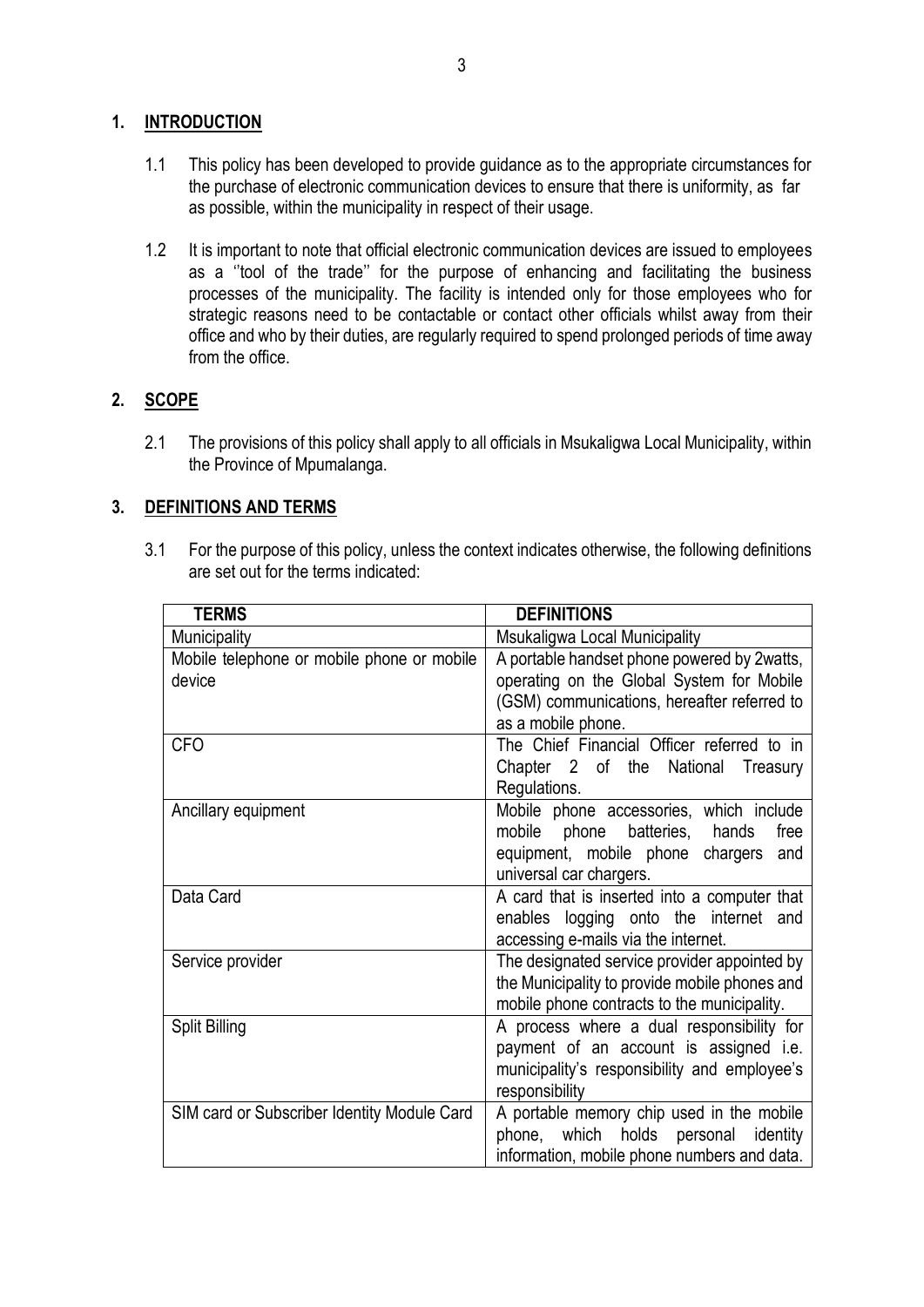| Official                             | employee of Msukaligwa<br>Local<br>An<br>Municipality.       |
|--------------------------------------|--------------------------------------------------------------|
| Mobile phone user or end user        | Means an employee who uses the mobile                        |
|                                      | phone and has the mobile phone in their                      |
|                                      | possession                                                   |
| <b>Official Call or Text Message</b> | Call or text message made in pursuit of an                   |
|                                      | official duty.                                               |
| Private Call or Text Message         | A call or text message that does not further                 |
|                                      | the interests of the municipality but personal<br>interests. |

#### <span id="page-4-0"></span>**4. POLICY GUIDELINES**

- 4.1 The following guidelines are adopted as policy when administering electronic communication devices.
- **4.2** This policy includes four schemes, namely;
	- **Scheme A:** Applies to the Accounting Officer, Directors and Deputy Directors and all Line Managers
	- **Scheme B:** Applies to Communication Officer, Personal Assistant (PA's), Secretary to the Director, Driver/Body Guard of the Executive Mayor **Scheme C:** Applies to Stand-by personnel, Customer Care and Emergency Services Centres.
	- **Scheme D:** All other municipal officials who by the nature of their duties need to be contacted urgently may apply for access to a Mobile Phone Allowance that will be paid directly into their salaries.

#### **4.3 Mobile Phone Allowance for Municipal Councillors**

5.3.1 Mobile phone allowances for Municipal Councillors are provided in terms of the determination by the Minister of Provincial and Local Government in terms of the Official Government Notice as published annually and adopted by Council and the Remuneration of Public Office Bearers Act (Act No. 20 of 1998).

#### <span id="page-4-1"></span>**5. FINANCIAL IMPLICATIONS AND LIMITATION**

- 5.1 The municipality will only approve one voice line contract and one data line contract per official. The contract will be in the name of the Municipality.
- 5.2 The municipality will enter into agreement with a mobile phone service provider (for a specific electronic communications device) and will be responsible for the following;
	- a) Payment of the monthly rental/subscription;
	- b) Payment for itemized billing;
	- c) Payment of calls up to the set limit.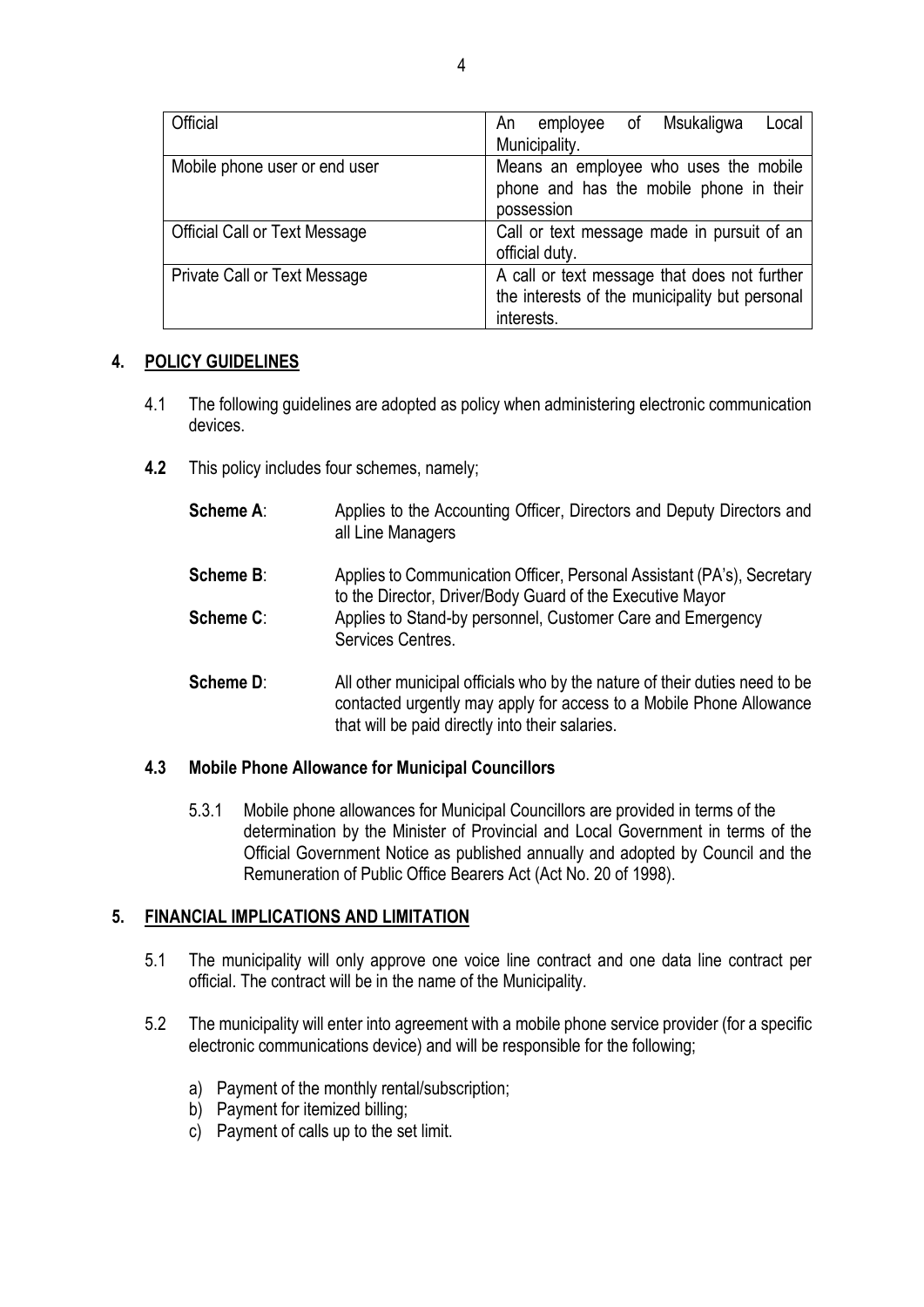- 5.3 It is the responsibility of each employee who has been allocated an official mobile phone to use such mobile phone judiciously.
- 5.4 The following limits shall apply":

| <b>LEVEL</b>                                            | <b>VOICE</b><br><b>MINUTES</b> | <b>SMS BUNDLE</b> | <b>DATA</b><br><b>BUNDLES</b> |  |
|---------------------------------------------------------|--------------------------------|-------------------|-------------------------------|--|
| <b>Category A</b>                                       |                                |                   |                               |  |
| <b>Municipal Manager</b>                                | 2000                           | 500               | 10G                           |  |
| <b>Director</b>                                         | 1500                           | 400               | 5G                            |  |
| Line Manager                                            | 600                            | 200               | 4G                            |  |
| <b>Category B</b>                                       |                                |                   |                               |  |
| Media Liaison Officer                                   | 800                            | 200               | 4G                            |  |
| Personal Assistant (PA's)                               | 300                            | 600               | 2G                            |  |
| <b>Category C</b>                                       |                                |                   |                               |  |
| Stand-by personnel                                      | Mobile<br>Phone<br>R200.00     | Allowance         | 2G                            |  |
| <b>Customer Care</b>                                    | 500                            | 100               | 2G                            |  |
| <b>Emergency Services</b>                               | 500                            | 100               | 2G                            |  |
| <b>Category D</b>                                       |                                |                   |                               |  |
| Discretionary<br>Subject<br>МM<br>to<br>the<br>approval | $100 - 300$                    | 100-200           | $1G - 2G$                     |  |
| Mobile Phone Allowance - R 350.00                       |                                |                   |                               |  |

- 5.5 All mobile phones will have limits to prevent unbudgeted expenditure.
- 5.6 Mobile phones are expensive to use and should not be treated as a replacement for conventional land lines.

#### <span id="page-5-0"></span>**6. PAYMENT PROCEDURE**

- 6.1 The Municipality shall ensure that all electronic communication devices are in one account with the same service provider. This is done to ensure that only one invoice is received from the service provider for which the Municipality is responsible for payment.
- 6.2 On receipt of the monthly invoice from the service provider, the Municipality shall promptly pay the total amount in full using the relevant expenditure allocations.
- 6.3 Official has direct responsibility and custody of the assigned electronic communication devices and will be held financially liable for loss or damage due to abuse or neglect during the twenty four months period of the contract.

#### <span id="page-5-1"></span>**7. ACQUISITION AND USE OF MUNICIPALITY'S MOBILE PHONES AND DATA CARDS**

#### **7.1 MOBILE PHONES**

7.1.1 An application for a Municipal mobile phone must be submitted via the normal SCM process for all users wishing to apply for a mobile phone.\*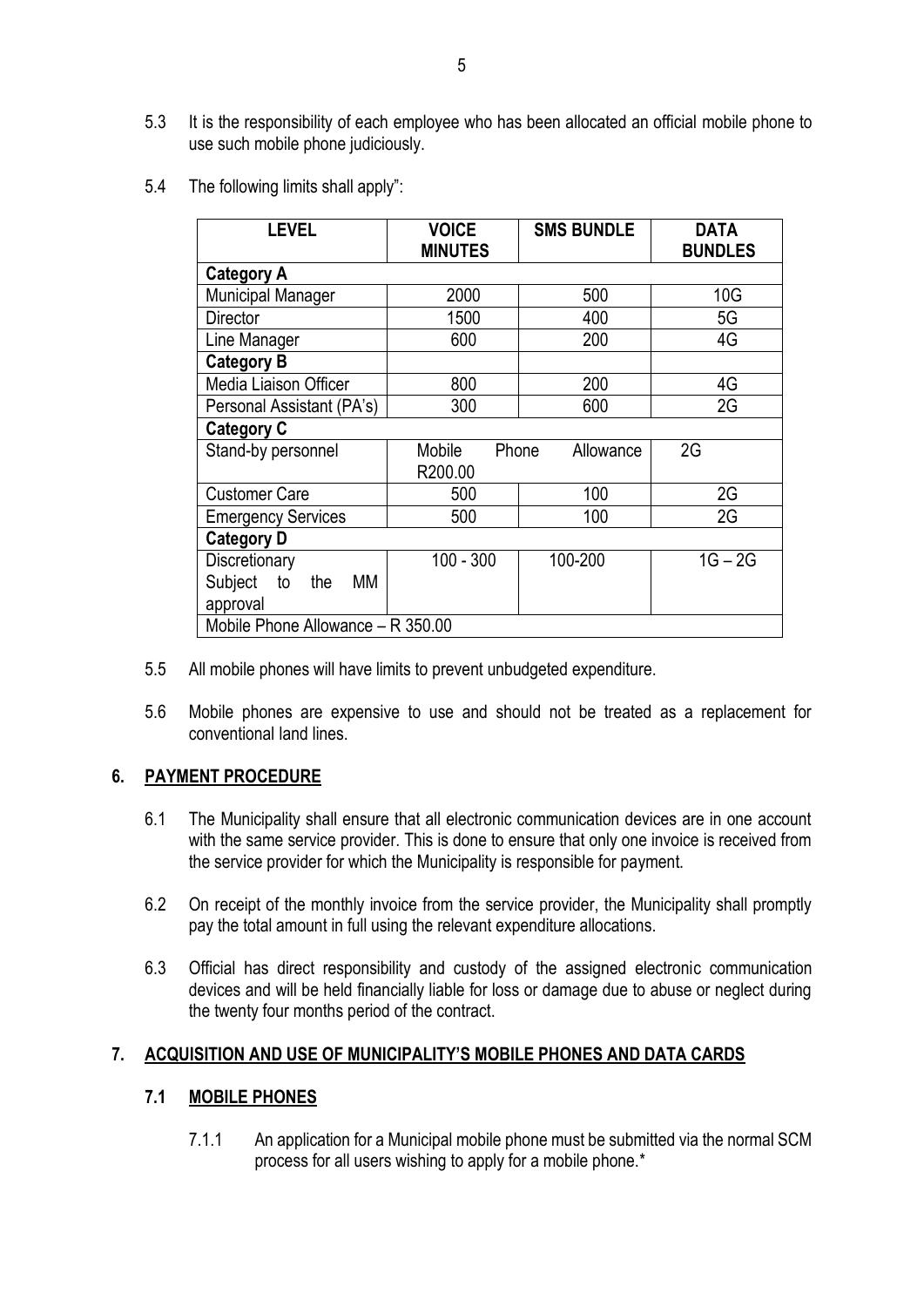- a) Each applicant other than Senior Managers must apply and motivate to the Departmental Director to be recommended for a mobile phone. Applications will be subjected to an investigation and approval by the Municipal Manager / Director Corporate Services.
- 7.1.2 The use of an official mobile phone to subscribe to commercial offers and competition lines is strictly prohibited. Any such numbers found on an itemised billing form will be subject to disciplinary action taken against the user official and monies recovered accordingly.

#### **7.2 DATA CARDS / GADGETS**

- 7.2.1 The acquisition of Data Cards/Gadget has been approved for the ranks of Senior Managers.
- 7.2.2 The allocation of Data Cards/Gadget for officials below the rank of Senior Managers will be considered subject to a motivated application and recommendation from the Departmental Director and must be submitted to the Office of the Municipal Manager for final approval.
- 7.2.3 The following are the prescribed default official limits set for the different officials, unless stated otherwise on the approved application;

| <b>Municipal Manager</b> | 3 Gig               |
|--------------------------|---------------------|
| <b>Directors</b>         | 3 Gig               |
| Deputy Director          | 2 Gig               |
| Managers Level 3         | Gig                 |
| Level $4-17$             | Gig (Discretionary) |

- 7.2.4 Any deviation required to the above limits must be recommended by the Departmental Director with sufficient motivation provided and finally approved by the Municipal Manager.
- 7.2.5 The use of an official Data Card to subscribe to commercial offers and competition lines is strictly prohibited. Any such numbers found on an itemised billing form will be subject to disciplinary action taken against the official and the monies recovered.

#### <span id="page-6-0"></span>**8. SAFETY/ LOSS OF MOBILE PHONE AND DATA CARDS AND OR GADGET**

- 8.1 Municipal Officials whilst operating a motor vehicle:
	- 8.1.1. must comply with Traffic Management Act prescripts and refrain from mobile phone usage,
	- 8.1.2 must use hands-free equipment which allows both hands to stay on the steering wheel, or pull off the road before making or accepting a call.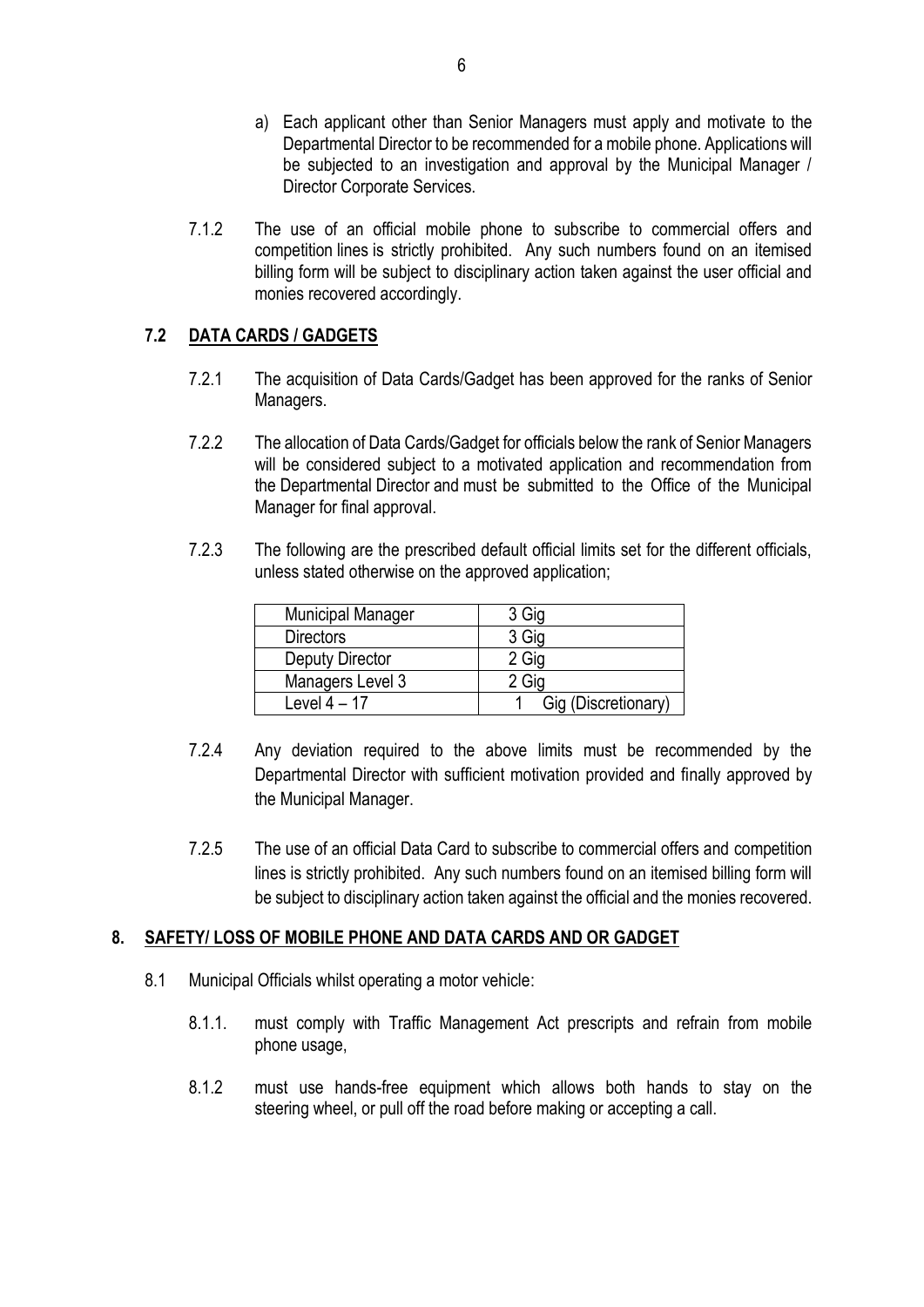- 8.2 The user must immediately after a loss or theft occurred, report the incident to the South African Police Services (SAPS) to obtain a case number and a copy of his/her affidavit and have the device blacklisted.
- 8.3 The user shall report such loss or theft thereafter to the relevant Director and Office of the Director Corporate Services in writing.
- 8.4 The incident shall be logged, ensuring the asset movement is captured correctly and the damaged device submitted to the Office of the Director Corporate Services.
- 8.5 Upon the recommendation of the Lessor, the equipment will either be repaired or replaced.
- 8.6 In the event of Lessor ruling the damage as "caused by the user", the matter will be referred to the insurers.
- 8.7 If the mobile phone and or data card is lost or stolen due to carelessness (negligence) of the user, the user shall pick-up and bear all costs of replacement.
- 8.8 The user of the mobile phone and or data card shall pick-up the bill and be responsible for the payment of the sim swap.
- 8.9 Any claim arising as per above, refuted by the insurers is a recoverable cost by Council/Employee.

#### <span id="page-7-0"></span>**9. SAFEKEEPING OF MOBILE PHONES**

9.1 The mobile phone user has the responsibility and custody of the assigned mobile phone and ancillary equipment including the SIM card.

#### <span id="page-7-1"></span>**10. REPAIR AND MAINTENANCE**

- 10.1 Whilst the phone is still under warranty and the phone is defective or an accident occurs where it is damaged, normal SCM processes must be followed and the contracted service provider appointed to perform the repairs.
- 10.2 Should the circumstances surrounding the repair be outside of warranty requirements and the user is found to have been negligent, the municipality will claim the repair costs from the employee in terms of the disciplinary code.

#### <span id="page-7-2"></span>**11. TERMINATION OF EMPLOYMENT, WITHDRAWAL OF FACILITY AND EXPIRY OF CONTRACT**

11.1 If an official who has been allocated an official mobile phone leaves the employment of the municipality for any reason, or his/her duties have changed in such a way that the continued use of the facility is no longer justified and the mobile contract is still within the twenty four months period, the mobile phone must be returned to the Office of the Director Corporate Services for re-allocation, it is the responsibility of both the Line Manager and the official to whom the facility has been provided to comply with this requirement.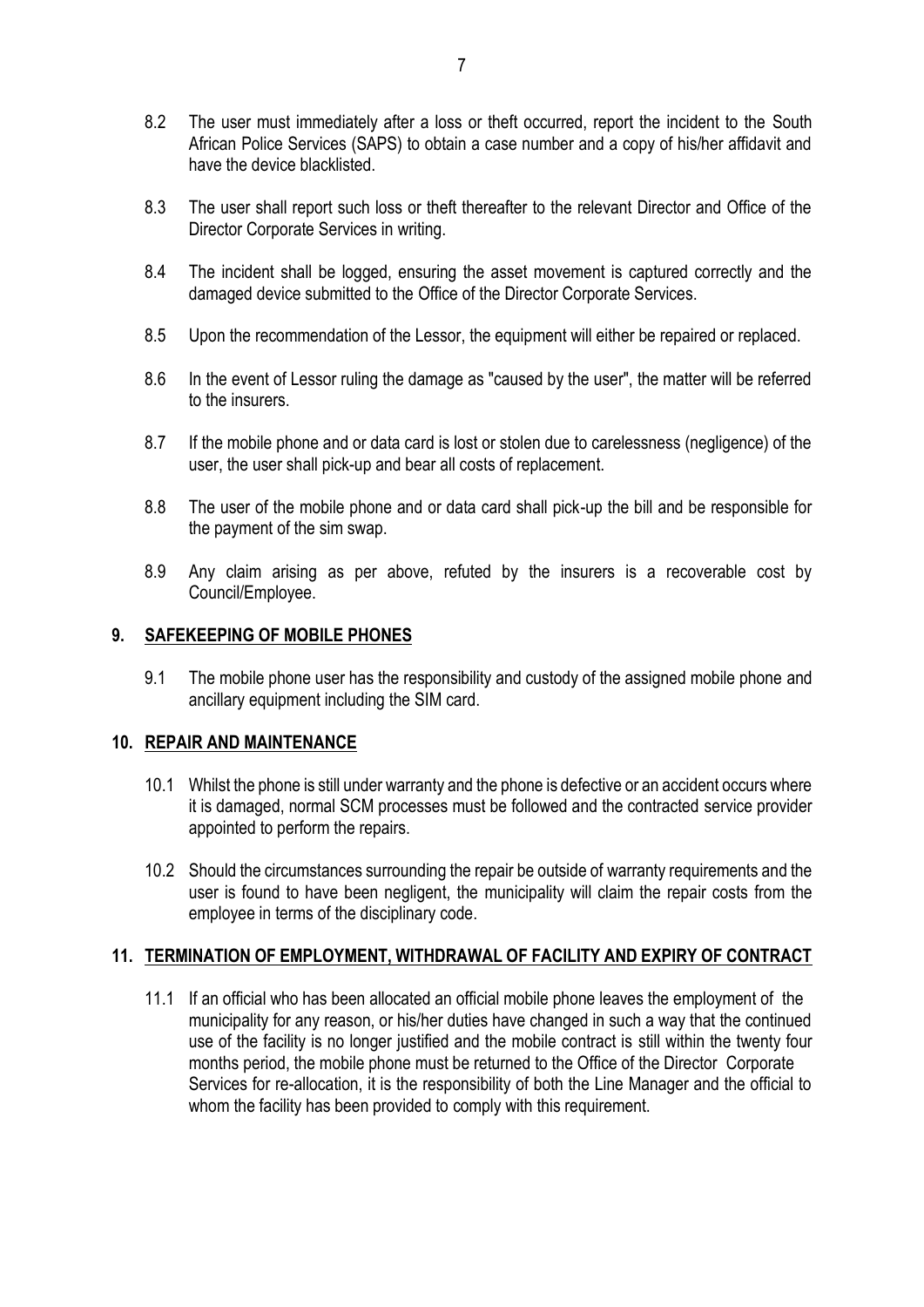11.2 In the event a mobile phone, data card or any communication equipment has reached its maturity period, based on the packages which the contract was entered the following will be applicable to all users:

#### **Category A**

 30% shall be deducted from the holder's salary and the mobile phone handset shall become the property of the holder.

#### **Category B**

 15% shall be deducted from the holder's salary and the Mobile phone handset shall become the property of the holder.

#### **Category C**

 10% shall be deducted from the holder's salary and the mobile phone handset shall become the property of the holder.

#### <span id="page-8-0"></span>**12. LOAN MOBILE PHONES AND MODEMS**

12.1 When a mobile phone or data card modem is broken and requires to be repaired, the user must provide himself with an alternative mobile phone or data card modem to use while processes to repair the device are being pursed.

#### <span id="page-8-1"></span>**13. RENEWAL / UPGRADE OF MOBILE PHONES AND DATA CARDS**

- 13.1 Approvals are only covered by a twenty four (24) month contract period and must be reviewed at least 2 months prior to the end of the contract period. Officials will be notified by the Office of the Director Corporate Services 2 (two) months prior to the end of the contract period to determine whether the circumstances still warrant the user requiring an official mobile phone.
- 13.2 During the renewal / upgrade, all officials will be required to re-apply for mobile phones or data cards during the renewal period. The renewal / upgrade will have to be recommended by Departmental Director and final approval by the Municipal Manager.

#### <span id="page-8-2"></span>**14. GENERAL**

- 14.1 Any violations of this policy shall be subject to disciplinary action invoked against implicated employee.
- 14.2 The Accounting Officer or his/her delegate is responsible to manage and negotiate all mobile phone contracts with the most suitable service provider.
- 14.3 The municipality reserves the right to stop/review mobile phone usage if there are insufficient funds to meet the cost of monthly expenses (Excluding Monthly Rental/Subscription, etc).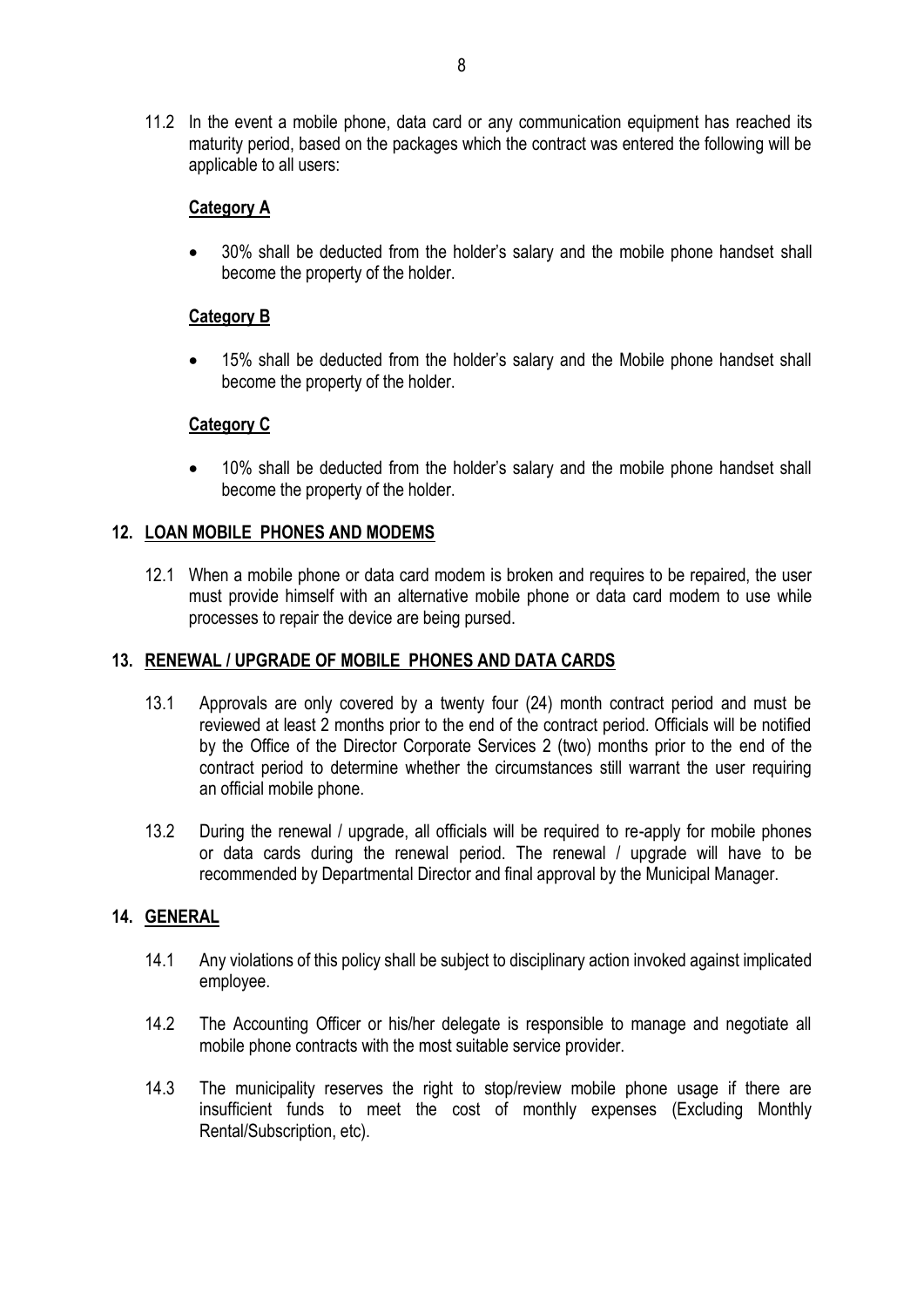- 14.4 The Municipality reserves the right to review mobile phone limits should circumstances prevail.
- 14.5 Council requires that all employees allocated the mobile phone/mobile phone allowances sponsored by the council should be reasonably contactable at all times. The handsets must be kept in good working conditions. The voice mail of the mobile phone must be activated at all times.
- 14.6 When a new line is undertaken or an upgrade is done by the Municipality on behalf of the user, should there be additional costs above the normal package costs(R 3500.00 – as per RT-15 guidelines), such as upgrade fees, the user shall be responsible for the additional costs and such costs will be deducted from the user's salary upon his acknowledgement.

#### <span id="page-9-0"></span>**15. PROCEDURE FOR REQUESTING NEW EXTENSION AND PIN CODE**

- 15.1 An official requiring a new PIN code and extension must complete and submit through his/her supervisor the Telephone PIN Code Application form.
- 15.2 Telephone PIN Code Application form must be approved by the Departmental Director before a PIN code can be released to the user.
- 15.3 The user monthly telephone cost usage must be indicated to the application form to make the user aware of the expected call limit allocated to him/her.

#### <span id="page-9-1"></span>**16. BUSINESS/OFFICIAL CALLS**

- 16.1 Official calls should be limited to a monthly telephone cost usage identified and agreed by the user and his/her responsible Manager and Approved by the Departmental Director.
- 16.2 An official may use an official telephone for private purposes, provided that
	- a) Users are allowance to make private calls if need be and all private calls must be paid by the user;
	- b) Within 7 working days of each calendar month each Directorate /Line Manager responsible will receive detailed accounts for each extension used by that component for the previous calendar month;
	- c) Each Manager responsible must delegate an official who will be responsible for the receipt, distribution, monitoring and checking of each Directorate telephone accounts in his or her Directorate;
	- d) Any calls not directly related to an official's work performance is classified as private, without exclusion;
	- e) The net amount is payable within 5 working days after the official's pay date;